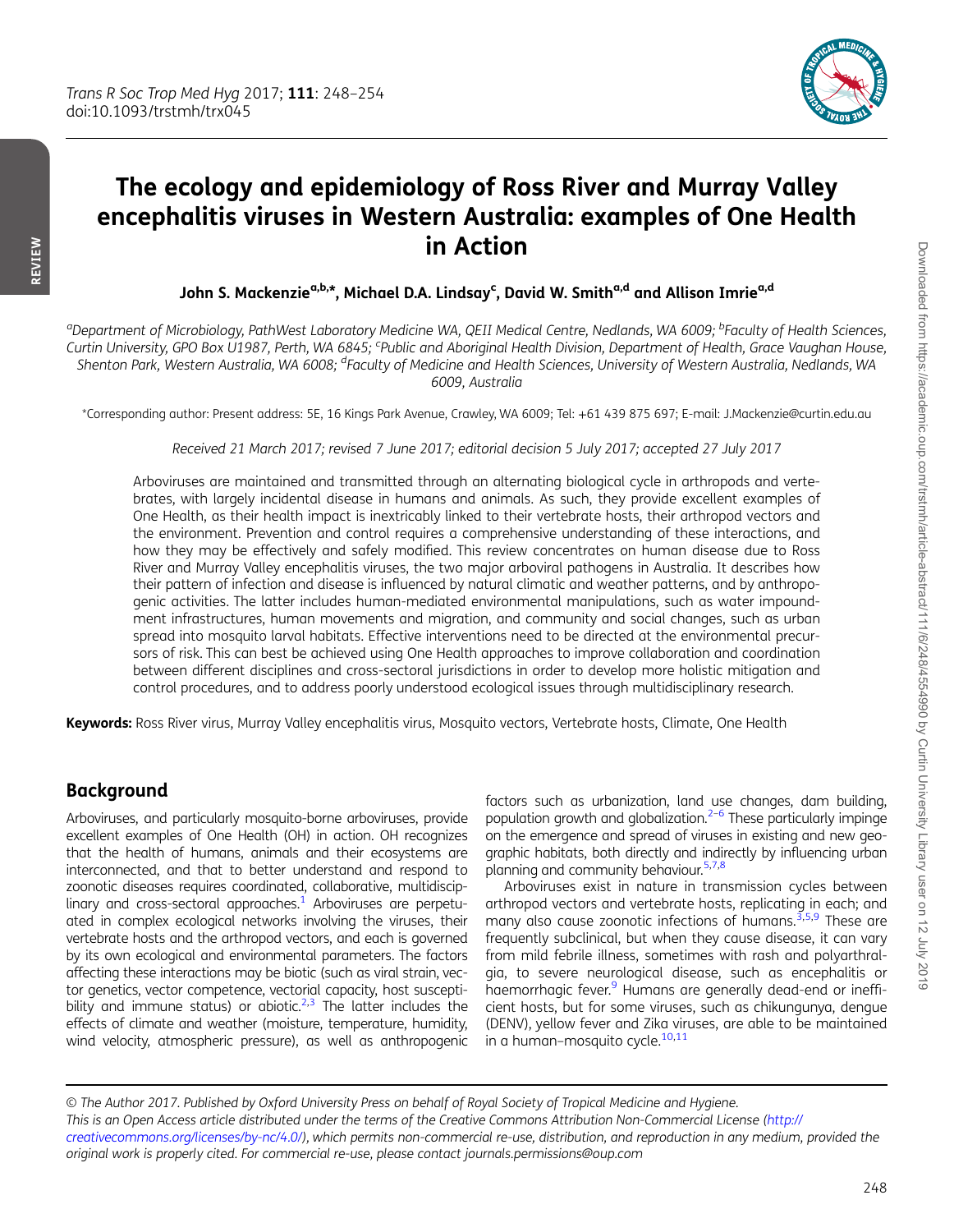Downloaded from https://academic.oup.com/trstmh/article-abstract/111/6/248/4554990 by Curtin University Library user on 12 July 2019 Downloaded from https://academic.oup.com/trstmh/article-abstract/111/6/248/4554990 by Curtin University Library user on 12 July 2019

Thus, arboviruses readily fulfil the basic tenets of OH, that is, the need to adopt an integrative effort across multiple disciplines addressing peoples, animals and the environment. Indeed, studies of arboviral ecology were using OH approaches long before the term was first employed. In this review, the experience with two Australian arboviruses, Murray Valley encephalitis virus (MVEV) and Ross River virus (RRV), is used to demonstrate the importance of OH approaches in developing mitigation and control strategies.

## Australian arboviruses

Over 70 arboviruses have been reported from Australia, but only ten are associated with human infections. They are the flaviviruses MVEV, West Nile Kunjin strain (WNVkun), Edge Hill, Stratford and Kokobera viruses; the alphaviruses RRV, Barmah Forest (BFV) and Sindbis viruses; and the bunya-viruses Trubanaman and Gan Gan viruses.<sup>12-[14](#page-5-0)</sup> MVEV and RRV are the most important human pathogens.

Dengue is frequently reported in Australia, with over 1000 notifications annually, nearly all of whom are travellers.[15](#page-5-0) North Queensland, where Aedes aegypti mosquitoes occur, is the only region susceptible to local transmission and intermittent epidemic activity[.16](#page-5-0),[17](#page-5-0) Japanese encephalitis virus enters Torres Strait islands relatively frequently, but has only once caused human infection on mainland Australia.<sup>[18,19](#page-5-0)</sup>

RRV and BFV are the most frequently notified arboviral diseases in Australia, $20$  averaging 5400 and 1600 cases annually over the last decade, although mild or asymptomatic infections are under-diagnosed. They cause similar illnesses and appear to share vector species, but less is known about the vertebrate hosts of BFV.<sup>[12](#page-5-0),[14,21](#page-5-0)</sup> While their seasonality and transmission cycles overlap, independent outbreaks also occur.

MVEV and WNVkun are enzootic in northern Australia<sup>[12](#page-5-0)-[14](#page-5-0),[22](#page-5-0)</sup> and, while the infections are predominantly mild or asymptomatic, cause a small number of sporadic human cases of encephalitis annually. Prior to 2000, encephalitis was associated with infections in indigenous populations, but as the mining and tourism industries have expanded in northern Australia, the risks to non-Aboriginal workers and tourists have increased. $^{23,24}$  $^{23,24}$  $^{23,24}$  $^{23,24}$  $^{23,24}$ 

WNVkun causes mild human disease, with only rare cases of non-fatal encephalitis and rare cases of disease in horses. WNVkun and MVEV share similar vectors and vertebrate hosts, but vary in geographic incidence, possibly due to different vector preferences. WNVkun isolates comprise WNV lineage  $1b<sub>1</sub><sup>25</sup>$  $1b<sub>1</sub><sup>25</sup>$  $1b<sub>1</sub><sup>25</sup>$  and are distinct from Kunjin strains from Sarawak.<sup>25,[26](#page-5-0)</sup> An unprecendented epidemic of approximately 900 cases of WNVkun equine encephalitis occurred in 2011 in southeastern Australia.<sup>[27](#page-5-0)</sup>

# The ecology of Ross River virus

RRV is a highly adaptable alphavirus, with outbreaks of human disease across environments ranging from tropical to temperate regions, as well as occasional acute activity in arid areas. The Northern Territory (NT) and Queensland have the highest mean annual incidence rates, at 117 and 59 per 100 000 population, respectively, compared with 33 per 100 000 in WA. $^{20}$  While the incidence rate of RRV disease is highest in rural and remote regions

of Australia, the largest number of human cases occur in the densely populated semi-rural and urban environments of Queensland.<sup>20</sup> Clinical illness occurs in  $\langle 2-75\%$  of those infected, and typically includes malaise, fatigue, and muscle and joint pains, with fever in 50% and a generalized rash in 50–60%. Marked fatigue, worsening joint pain and swelling develop in 80–90% of patients and commonly persist for months[.28](#page-5-0) Severe illness is rare, although glomerulonephritis has been described.<sup>29</sup> The burden of illness is related mainly to the social and economic costs of the prolonged post-acute illness and long-term sequelae. The average burden has been estimated at approximately AU\$1100/per patient for the medical and social costs of the first week of the acute illness,<sup>30</sup> and a further AU\$4400/patient for post-acute illness and long-term sequelae, largely associated with loss of income.<sup>[31](#page-5-0)</sup>

RRV has been isolated from over 40 mosquito species, many of which are implicated in its transmission. $32$  Principal rural vectors include Ae. camptorhynchus, Ae. vigilax (in coastal regions) and Culex annulirostris (inland and coastal areas), while a containerinhabiting species, Ae. notoscriptus, is also implicated in urban areas. Several other species act as vectors in certain regions or are associated with particular environmental conditions.

Marsupials, especially macropods (kangaroos and wallabies), are regarded as important amplifying hosts of RRV, as may be possums and horses. $33-35$  $33-35$  $33-35$  Several other domestic and wild animal species have also been implicated, and circumstantial evidence supports a role for humans in moving the virus from endemic to epizootic regions, and possibly maintaining low-level inefficient transmission cycles.<sup>32,35,[36](#page-6-0)</sup>

The adaptability of RRV to Australian environments was illustrated by evidence of virus persistence in the arid north-west of Western Australia (WA) in desiccation-resistant eggs of Aedes spp. mosquitoes, $37$  which was linked to rapid reappearance of the virus and associated human infections soon after drought-breaking rain.

Surveillance of mosquito populations, infection rates in mosquitoes and analysis of environmental conditions (particularly rainfall, tides and temperature) have proved to be effective in several Australian jurisdictions as an early warning of increased risk of human RRV infection. In south-west WA, this work has also demonstrated the significance of other complex inter-relationships between RRV, its mosquito vectors, vertebrate hosts and the environment (natural and human-mediated) in determining the risk to human health. For example, major outbreaks of RRV in south-west WA occur every 3-4 years, even though environmental conditions support more frequent substantial mosquito breeding. Evidence from serosurveys and the known feeding habits of the major recognized mosquito vector in the region (Ae. camptorhynchus) implicate the western grey kangaroos (Macropus fuliginosus) as the major vertebrate host.<sup>[34](#page-5-0)[,38](#page-6-0)</sup> Therefore, their abundance and immune status to RRV may be as important as that of the vector mosquito population in determining virus activity.

## The ecology of Murray Valley encephalitis virus

Virus detection and sentinel chicken data show that MVEV exists in enzootic foci in the Kimberley region of WA, the north of the NT and northern Queensland. The virus is epizootic in the Pilbara, Gascoyne and Mid-West regions of WA and southern parts of the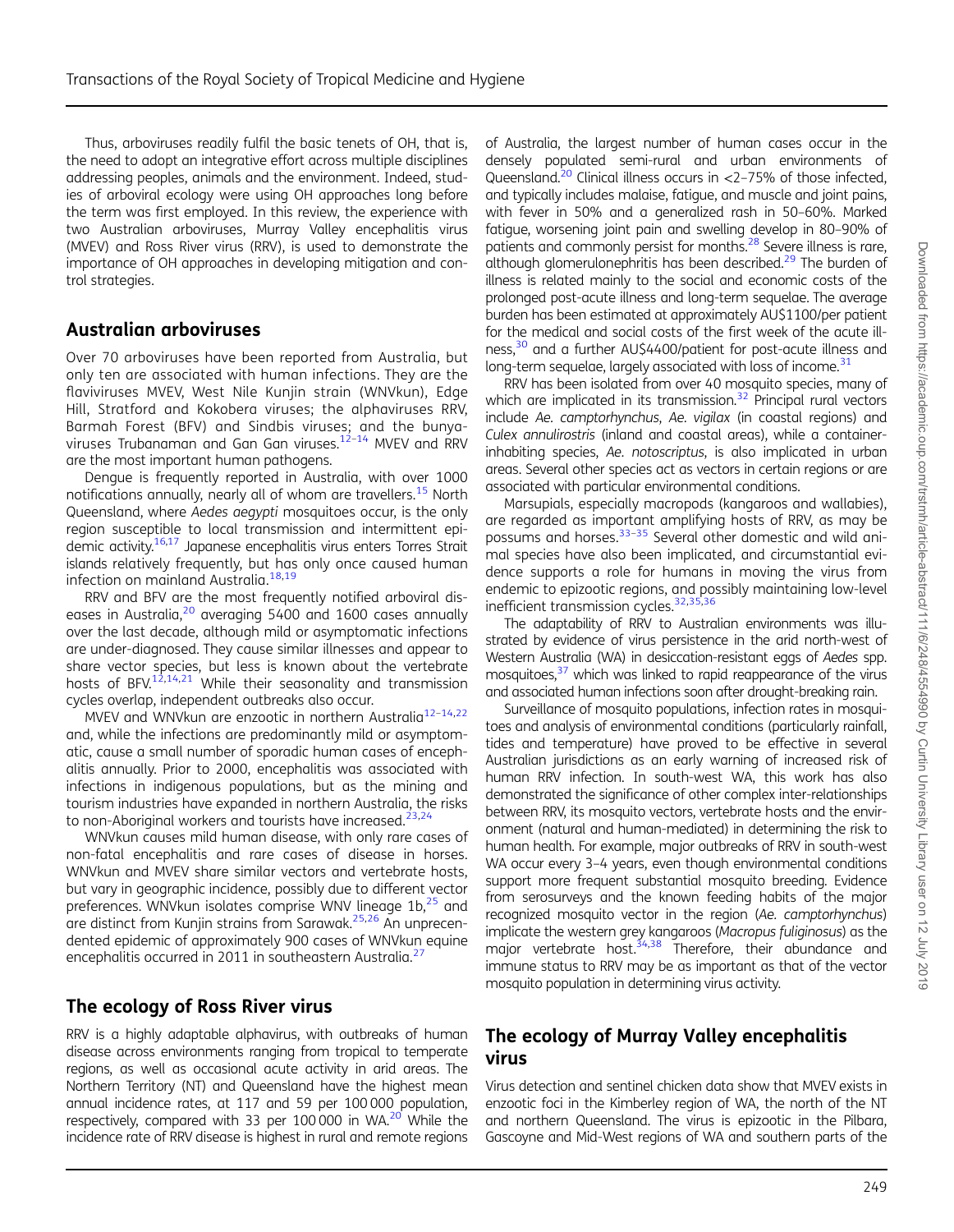<span id="page-2-0"></span>NT.<sup>12,13,23[,39](#page-6-0)</sup> Very occasionally, MVEV spreads from enzootic areas to the south-eastern Australia, where it usually causes significant outbreaks of encephalitis, three of which occurred in 1950–51, 1974 and 2011, $23,40$  $23,40$  $23,40$  and four much earlier outbreaks of presumed MVEV encephalitis between 1917 and 1925 (Figure 1B). $40,41$  MVEV also occurs in Papua New Guinea, and possibly in the eastern Indonesia archipelago.[26](#page-5-0),[40](#page-6-0),[42](#page-6-0)

Most infections with MVEV are asymptomatic or cause a nonspecific febrile illness usually accompanied by headache, myalgia and occasionally rash. Clinical encephalitis occurs in 1:150 to 1:1000 infections, with disease varying from fever, headache and altered mental state to coma and severe flaccid paralysis.<sup>[43](#page-6-0)</sup> The mortality rate is 15–30%, and long-term neurological sequelae occur in  $30-50\%$ ,  $23,43$  $23,43$  while depression or other psychiatric illnesses are common in survivors.<sup>[44](#page-6-0)</sup>

The major vertebrate hosts are believed to be herons and egrets, particularly the Nankeen (or rufous) night heron (Nycticorax caledonicus). Members of other avian orders may also be adventitious hosts. Many domestic and wild animals have antibodies to MVEV, but only rabbits and possibly western grey kangaroos develop significant levels of viraemia regarded as sufficient to sup-port local transmission cycles.<sup>[40,45](#page-6-0)</sup> MVEV also causes fatal enceph-alitis in horses,<sup>[46](#page-6-0)</sup> but levels of viraemia are probably insufficient to infect recipient mosquitoes.

The first mosquito isolates of MVEV were obtained from Cx. annulirostris mosquitoes, collected in north Queensland. This species is recognized as the principal vector, accounting for over 90% of all isolates, and is a competent laboratory vector of MVEV.[12](#page-5-0)–[14,](#page-5-0)[40](#page-6-0) MVEV has also been occasionally isolated from a number of other mosquito species, but it is not known whether they are competent to transmit the virus. $12,14,40$  $12,14,40$  $12,14,40$  MVEV is believed to survive over the dry season in the desiccationresistant eggs of Aedes sp. and may lie dormant for several seasons in arid areas until sufficient rainfall occurs to cause flooding; support for this contention was obtained with the isolation of MVEV from infected male Ae. tremulus mosquitoes, but this does not preclude the possibility of a low level of localized transmission in some instances.[47](#page-6-0)

Serological evidence indicates that MVEV has been present in the Kimberley region since at least 1959, although the first clinical case was not recorded until 1969, with a second case in 1974. This early activity in WA followed damming of the Ord River in the Kimberley region to provide water for irrigated agriculture, with a diversion dam that provided water to 14 000 ha of irrigated farmland completed in 1963 followed by a much larger dam, Lake Argyle, in 1972. The dams and irrigated agriculture attracted very large numbers of waterbirds of various species and increased mosquito populations.<sup>48</sup> From 1975 onwards, cases of



Figure 1. Maps of mainland Australia showing human cases of encephalitis known or presumed to be due to Murray Valley encephalitis virus in Australia. Outbreaks 1917–1925 were clinical diagnoses only and labelled as Australian X disease. While the cases between 1951 and 1975 in south-eastern Australia could not be reliably attributed to MVEV or the Kunjin strain of West Nile virus, the great majority are believed to be MVEV infections. All other cases were confirmed MVEV infections: (A) map showing the states and territories, plus the regions in Western Australia where cases occurred; (B)  $+$  1969 and 1975; (C)  $\bullet$  1976–1999; (D)  $\star$  2000–2011.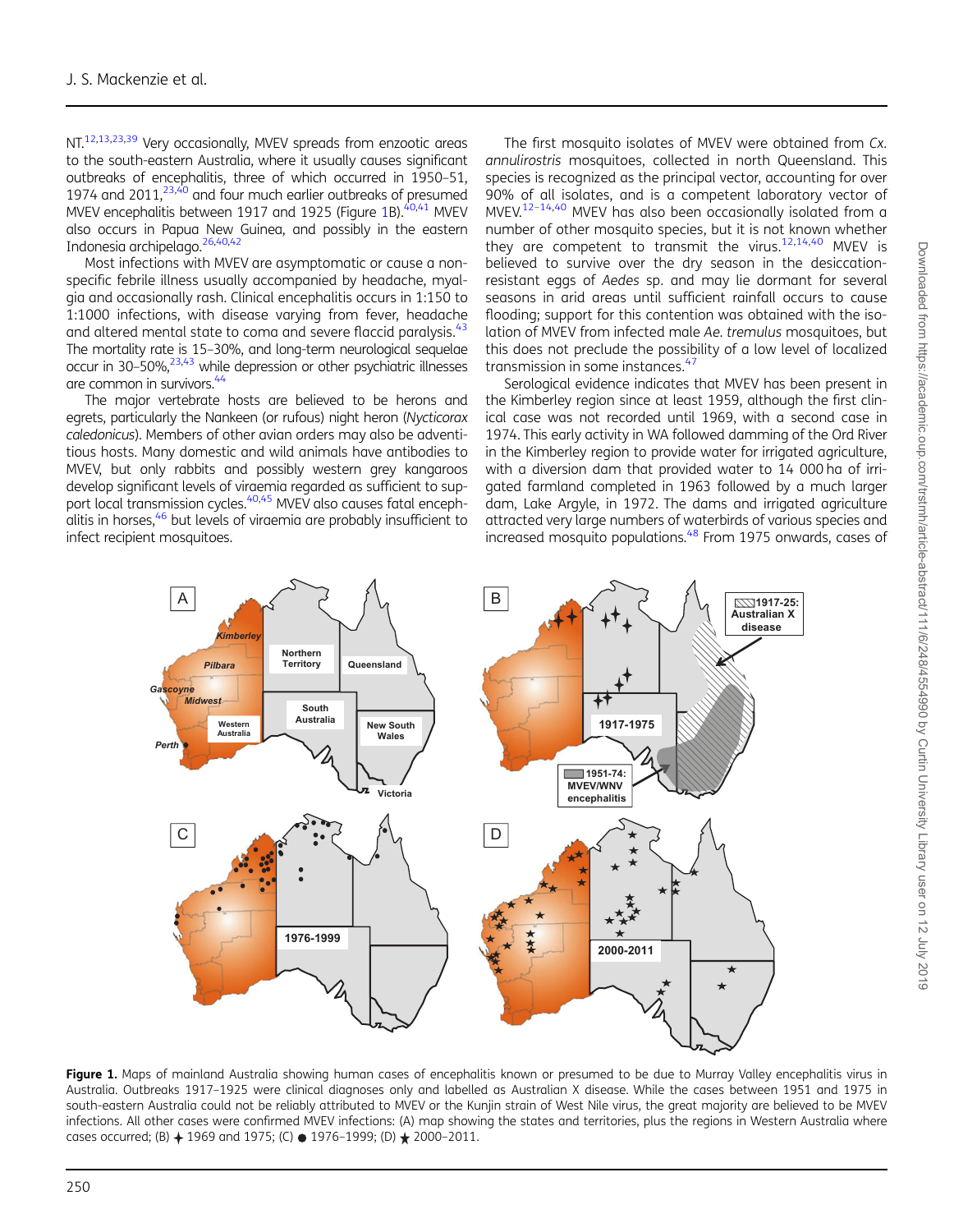Downloaded from https://academic.oup.com/trstmh/article-abstract/111/6/248/4554990 by Curtin University Library user on 12 July 2019 Downloaded from https://academic.oup.com/trstmh/article-abstract/111/6/248/4554990 by Curtin University Library user on 12 July 2019

human encephalitis were recorded, initially in the Kimberley region, but later spreading further south into the Pilbara and Gascoyne regions, shown in Figure [1](#page-2-0)C and D, and comprised over 60% of all Australian cases. The population of northern WA is small, but rising rapidly due to increased mining, agriculture and tourism, which have driven immigration to support these industries, but this is not, of itself, sufficient to account for the increased incidence and spread of MVEV cases. It has been hypothesized that the dam and increased irrigated agriculture expanded the enzootic focus of MVEV activity in the region. That then acted as a source of virus spread to the south and east through the movement of viraemic waterbirds following monsoonal rainfall and flooding. This was accompanied by increased MVEV amplification between the birds and local mosquito populations, resulting in human infections. Virus may then persist across subsequent dry seasons by survival in desiccation-resistant mosquito eggs, and re-emerging from the infected eggs following periods of rainfall and flooding.

An understanding of climate and weather patterns is critical to predicting risk, as studies have clearly demonstrated the importance of the annual monsoonal weather pattern in the Kimberley, and to a lesser extent the Pilbara, region in maintain-ing and amplifying enzootic MVEV activity.<sup>13,[49](#page-6-0)</sup> This generally occurs from the middle of the wet season and peaks towards the end of the wet season. Epizootic activity is more complex and multifaceted, but studies at Billiluna, an Aboriginal community in the arid south Kimberley, found that MVE activity required heavy rainfall and flooding, both locally and further upstream, in order to attract infected waterbirds from enzootic areas.<sup>[50](#page-6-0)</sup>

### How a One Health approach can be used to develop risk mitigation of future epidemic activity

Understanding the complex interplay between arboviruses, their vectors, animal reservoirs and the environment is crucial in developing risk assessment and mitigation strategies, and in determining research directions. However, these are only part of the OH equation: it is equally important to build strong crosssectoral and cross-jurisdictional collaboration, and to integrate surveillance mechanisms to improve early warning of virus transmission. These are the OH approaches that together can provide strategic research into improved methodologies for the early detection and control of potential outbreaks.

For example, despite RRV being primarily a zoonotic infection, humans may have a role as secondary hosts, even though their viraemia is short-lived. Circumstantial evidence has implicated humans as sources of introduction and as amplifying hosts during a major epizootic of RRV in south-west Pacific Island nations in 1979–1982.<sup>[32](#page-5-0),[36](#page-6-0)</sup> Similarly, during an outbreak in metropolitan Perth in 2003–2004 the index cases in 42 suburbs had recently returned from epidemic areas in the rural south-west of the state, which had preceded small clusters of cases in those same suburbs in people who had no history of travel outside Perth during the incubation period (Lindsay MDA, unpublished observations). Therefore, humans appeared to have introduced the virus to urban mosquito vectors, and possibly through them to urban reservoir hosts such as possums or macropods.

Management programmes for RRV in urban areas should therefore include consideration of urban mosquito larval habitats (vector), backyard and storm water infrastructure breeding sites (environment), and urban wildlife and domestic species as potential reservoir hosts.

The importance of the interactions of humans with urban wetlands and macropod populations was further implicated in a cluster of 111 human cases of RRV that occurred in 2011–2012. Cases were confined to suburbs with densely vegetated wetlands favouring mosquito breeding and a large western grey kangaroo population. That combination created the ideal situation for an epizootic of RRV, once the virus had been introduced into the locality, presumably via a human who returned there after being infected in the concurrent epidemic in south-west WA.

Similar findings of elevated disease risk in residents residing close to extensive natural saltmarsh mosquito habitats have been found for other parts of south-west Australia.<sup>[51](#page-6-0),[52](#page-6-0)</sup> These findings emphasize the importance of considering mosquito, wildlife (vertebrate host) and environmental factors in identifying appropriate uses and probable management requirements for future land-use development in these regions. This will become increasingly important as urban development encroaches on extensive natural mosquito and wildlife habitats, which will be retained and understandably protected from management practices that may impact adversely on the natural environment.

Increased risk of RRV disease resulting from human activities was seen in the tropical Kimberley region of WA following the Ord River irrigation development. That produced a proliferation of larval habitats for the major RRV vector species, which led to activity of RRV prior to the onset of the northern wet season.<sup>[53](#page-6-0)</sup> The influence of these permanent, artificial sources of water on population dynamics of vertebrate hosts of RRV in the region is undetermined but also likely to be important.

Current intervention strategies for RRV centre on mosquito surveillance, mosquito management and public awareness campaigns about mosquito avoidance in risk areas. Mosquito management can be effective for disease mitigation, but the necessary large-scale programmes are often beyond the resources of smaller local governments. Optimizing risk assessment and management practices in future require an OH vision that considers not only vector mosquito population and virus data, but also environmental health, wildlife ecology and human health.

Future research needs to include collaborative and multidisciplinary investigations to better understand the environmental conditions that favour amplifying vertebrate hosts, extreme and changing weather affecting transmission, and human activities, such as land-use and urban planning, adaptation to climate change and impact of water management practices on vector, host and human interactions. Such approaches will require coordination and data sharing between multiple state agencies and many local governments across Australia. Sharing resources and knowledge should lead to increased efficiencies, but may also be impacted by competing interests and priorities unless an OH approach is incorporated into policies and long-term strategic plans.

Not surprisingly, there has been discussion about the potential impacts of climate change on the incidence and distribution of RRV. Correlation between RRV activity and the Southern Oscillation Index has been well described, as has the influence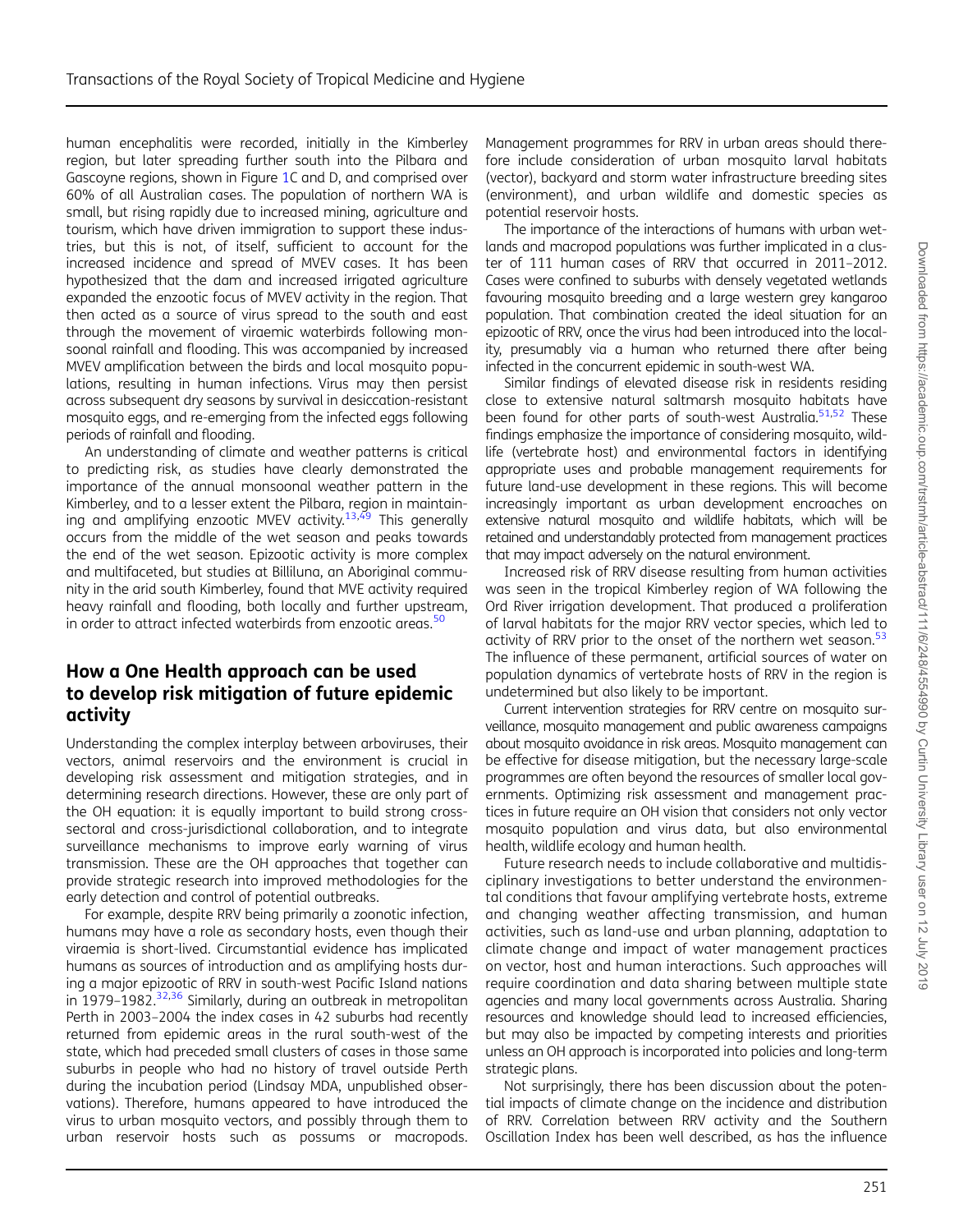of rainfall, tides and temperature in various regions, particularly the south-west of WA.<sup>54,55</sup> The complex ecology means that changes in risk will be difficult to predict and will require detailed, locality-specific surveillance of vector, host, environmental and human influences on RRV ecology.

To assist with outbreak planning, various predictive models using meteorological and climatic conditions have been developed for MVEV epidemic activity. The Forbes model is based on above average rainfall in the river catchment basins of eastern Australia,<sup>56</sup> while the Nicholls model is based on the Southern Oscillation Index[.57](#page-6-0) Unfortunately, neither of these two models is directly relevant to WA and, instead, a Bayesian Belief Network model has been proposed that combines various abiotic, biotic and anthropogenic factors that might affect the risk of MVEV into a predictive model, based on the ecology of the major mosquito vector and waterbird hosts of MVEV.<sup>58</sup> So far its accuracy has not been prospectively tested, and it will require considerable coordination to gather the data required.

In WA, sentinel chicken serosurveillance and climate surveillance have been the cornerstones in predicting MVEV epidemic activity.<sup>13</sup> Across most of the risk areas, the presence of high rainfall and seroconversion of sentinel chickens was predictive of human risk for MVEV infection.<sup>59</sup> The exceptions to this were sentinel flocks at permanent dam sites built in the 1980s to provide water to mine sites in the arid Pilbara region, where chicken seroconversions were often restricted to that site and were not necessarily predictive of a human risk in that specific area. This suggested that these reservoirs support focal flavivirus activity between mosquitoes and resident waterbirds, as had been seen in the more northerly Ord River development.<sup>48</sup> This was further supported by multiple detections of WNVkun in mosquitoes trapped at one of these dams in 2016 in the absence of activity in other traps in the region. Of concern is that these foci could act as sources for more extensive outbreaks when local flooding occurs.

A similar effect from an anthropogenic change to a water body was seen in a larval habitat near Alice Springs in Central Australia, where effluent discharges from an adjacent sewage farm increased MVEV and WNVkun vector species breeding.<sup>[60](#page-6-0)</sup> Following re-emergence of MVEV encephalitis cases in 2000 and 2001, drainage was undertaken, and resulted in a decline in mosquito numbers and sentinel chicken seroconversions.

Getting rapid and reliable information about arbovirus activity in mosquitoes in these remote areas is challenging. Sentinel chicken flocks are difficult to maintain and seroconversions are delayed indicators of virus activity, and they are not useful for viruses, such as RRV, whose vector species do not feed on them. Future surveillance may use a passive sentinel mosquito arbovirus capture kit (SMACK) that detects arboviruses by PCR on honeysoaked nucleic acid preservation cards (Flinders Technology Associates; FTA<sup>®</sup>) deployed in purpose-built  $CO<sub>2</sub>$ -baited traps.<sup>6</sup> These are simple and effective tools that may be used instead of traditional overnight mosquito traps or as a practical substitute for sentinel animal programmes.

Other changes in human activities and human behaviour have dramatically modified the patterns of human infections due to MVEV and RRV. A review of cases of MVE following a national outbreak in 2011 demonstrated that cases had shifted from occurring predominantly among Aboriginal children to occurring mainly in non-Aboriginal adults.<sup>23</sup> Increasing movement of non-indigenous adults from the south of the state for work or tourism had preceded this change. Furthermore, most cases had been undertaking specific actives, such as outdoor sports or camping, that led to heavy mosquito exposure. Similarly, most cases of RRV also link to outdoor activities in areas where natural transmission cycles occur close to human habitation, and demonstrate the importance of urban planning to reduce this contact and of mosquito avoidance to reduce personal exposure. These examples serve to underline the necessity for cross-sectoral and cross-jurisdictional coordination of data sharing to provide advice to the public and urban planners.

## **Conclusions**

This review has demonstrated that the two most important arboviruses in Western Australia causing human disease, RRV and MVEV, are perpetuated in complex ecological networks. The viruses, their vertebrate hosts and their arthropod vectors are each subject to various ecological and environmental factors that determine the risk of human infection. These interconnections between humans, animals and their ecosystems have been recognized in the development of the OH paradigm, which asserts that to better understand and respond to zoonotic diseases, it is necessary to have coordinated, collaborative, multidisciplinary and cross-sectoral approaches. Employing OH strategies has great potential to help prevent or ameliorate human diseases caused by RRV and MVEV, and is relevant to the control of other arboviruses, such as Japanese encephalitis virus.<sup>[62](#page-6-0)</sup>

Much of our knowledge of the ecology of these viruses has been derived from de facto OH studies that long preceded the introduction of the OH concept, but the OH concept has greatly assisted the recognition of the complexity and in developing a productive approach to elucidating some of the more intractable ecological problems through collaboration and multidisciplinary approaches. These include the determination of the role of different wildlife species as arbovirus hosts, the relevance and involvement of humanto-human transmission in RRV outbreaks, and improved predictive models of MVEV and RRV to provide more accurate early warning of possible outbreaks and identify interventions.

However, OH is also about bringing together the various health sectors to amplify the benefits to all of those sectors. Breaking down disciplinary and jurisdictional silos is an essential requirement for improving future mitigation and control of outbreaks of these two viruses in Australia, and indeed arboviruses elsewhere around the globe. They are prime examples of the benefits of an OH approach in improving coordination and collaboration across multiple disciplines, cross-sectors and crossjurisdictions essential to planning and initiating interventions to mitigate risk and for providing research directions likely to improve our prevention and control measures.

Authors' disclaimers: All the authors have no conflicts of interest or other disclaimers.

Authors' contributions: JSM was the principal contributor, but all authors were involved in all aspects of the manuscript, including this revised version.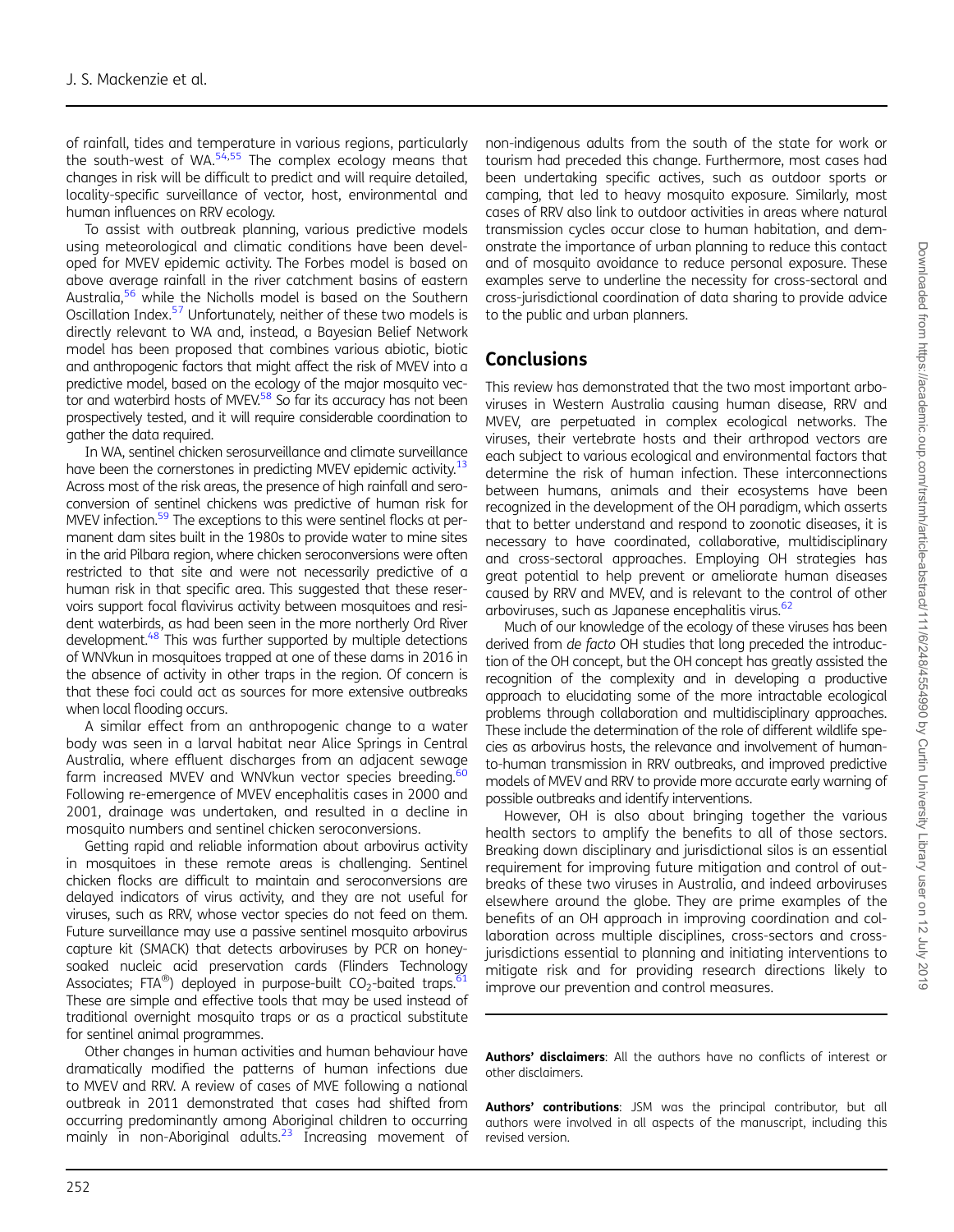<span id="page-5-0"></span>Acknowledgments: None.

Funding: None.

Competing interests: None declared.

**Ethical approval: Not required.** 

Guarantor: DWS.

### References

- 1 Mackenzie JS, McKinnon M, Jeggo M. One Health: from concept to operationalization. In: Yamada A, Kahn LH, Kaplan B, Monath TP, Woodall J, Conti LA (eds) Confronting emerging zoonoses: the One Health paradigm. Tokyo: Springer, 2014;163–89.
- 2 Kramer LD. Complexity of virus-vector interactions. Curr Opin Virol 2016;21:81–6.
- 3 Hall RA, Prow N, Peters J et al. Ecological and epidemiological factors influencing arbovirus diversity and evolution. In: Vasilakis N and Gubler DJ (eds) Arboviruses: molecular biology, evolution and control. Norwich: Caister Academic Press; 2016, pp. 135–66.
- 4 Mackenzie JS, Lindsay MD, Daniels PW. The effect of climate on the incidence of vector borne viral diseases: the potential value of seasonal forecasting. In: Hammer G, Nicholls N, Mitchel VI (eds) Applications of seasonal climate forecasting in agriculture and natural ecosystems—the Australian experience. Dordrecht: Kluwer Academic Publishers; 2000, pp.429–52.
- 5 Liang G, Gao X, Gould EA. Factors responsible for the emergence of arboviruses; strategies, challenges and limitations for their control. Emerg Microbes Infect 2015;4(3):e18.
- 6 Sutherst RW. Global change and human vulnerability to vector-borne diseases. Clin Microbiol Rev 2004;17:136–73.
- 7 Smolinski MS, Hamburg MA, Lederberg J. (eds) Microbial threats to health. Emergence, detection, and response. Washington DC: The National Academies Press, 2003; 1–366.
- 8 Mackenzie JS, Gubler DJ, Petersen LR. Emerging flaviviruses: the spread and resurgence of Japanese encephalitis, West Nile and dengue viruses. Nat Med 2004;10(12 Suppl.):S98–109.
- 9 Smith DW, Hall RA, Johansen CA et al. Arbovirus infections. In: Cook GC and Zumla AI (eds) Manson's tropical diseases, 22nd edn. Philadelphia: Saunders Elsevier; 2009, pp. 715–51.
- 10 Mayer SV, Tesh RB, Vasilakis N. The emergence of arthropod-borne viral diseases: A global prospective on dengue, chikungunya and zika fevers. Acta Trop 2017;166:155–63.
- 11 Martina BE, Barzon L, Pijlman GP et al. Human to human transmission of arthropod-borne pathogens. Curr Opin Virol 2016;22:13–21.
- 12 Mackenzie JS, Lindsay MD, Coelen RJ et al. Arboviruses causing human disease in the Australasian zoogeographic region. Arch Virol 1994;136:447–67.
- 13 Spencer JD, Azoulas J, Broom AK et al. Murray Valley encephalitis virus surveillance and control initiatives in Australia. National Arbovirus Advisory Committee of the Communicable Diseases Network Australia. Commun Dis Intell Q Rep 2001;25(2):33–47.
- 14 Russell RC. Mosquito-borne arboviruses in Australia: the current scene and implications of climate change for human health. Int J Parasitol 1998;28:955–69.
- 15 Department of Health, Summary information about overseasacquired vectorborne disease notifications in Australia. [http://www.](http://www.health.gov.au/internet/main/publishing.nsf/Content/ohp-vectorborne-overseas-acquired.htm) [health.gov.au/internet/main/publishing.nsf/Content/ohp-vectorborne](http://www.health.gov.au/internet/main/publishing.nsf/Content/ohp-vectorborne-overseas-acquired.htm)[overseas-acquired.htm](http://www.health.gov.au/internet/main/publishing.nsf/Content/ohp-vectorborne-overseas-acquired.htm) (accessed 25 August 2017).
- 16 Warrilow D, Northill JA, Pyke AT. Sources of dengue viruses imported into Queensland, Australia, 2002–2010. Emerg Infect Dis 2012;18:1850–7.
- 17 Viennet E, Ritchie S, Faddy H, Williams C, Harley D. Epidemiology of dengue in a high-income country: a case study in Queensland, Australia. Parasit Vectors 2014;7:379.
- 18 Mackenzie JS, Johansen CA, Ritchie SA et al. Japanese encephalitis as an emerging virus: the emergence and spread of Japanese encephalitis virus in Australasia. Curr Topics Microbiol Immunol 2002;267:49–73.
- 19 van den Hurk AF, Ritchie SA, Mackenzie JS. Ecology and geographic expansion of Japanese encephalitis virus. Ann Rev Entomol 2009;54:17–35.
- 20 Australian Department of Health, National Notifiable Diseases Surveillance System. [http://www9.health.gov.au/cda/source/rpt\\_4.](http://www9.health.gov.au/cda/source/rpt_4.cfm) [cfm](http://www9.health.gov.au/cda/source/rpt_4.cfm) (accessed 25 August 2017).
- 21 Jacups SP, Whelan PI, Currie BJ. Ross River virus and Barmah Forest virus infections: a review of history, ecology, and predictive models, with implications for tropical northern Australia. Vector Borne Zoonotic Dis 2008;8:283–97. [doi:10.1089/vbz.2007.0152](http://dx.doi.org/10.1089/vbz.2007.0152).
- 22 Hall RA, Scherret JH, Mackenzie JS. Kunjin virus: an Australian variant of West Nile? Ann NY Acad Sci. 2001;951:153–60.
- 23 Selvey LA, Dailey L, Lindsay M et al. The changing epidemiology of Murray Valley encephalitis in Australia: the 2011 outbreak and a review of the literature. PLoS Negl Trop Dis 2014;8(1):e2656.
- 24 Smith DW, Speers DJ, Mackenzie JS. The viruses of Australia and the risk to tourists. Travel Med Infect Dis 2011;9:113–25.
- 25 Scherret JH, Poidinger M, Mackenzie JS et al. The relationships between West Nile and Kunjin viruses. Emerg Infect Dis 2001;7:697–705.
- 26 Mackenzie JS, Williams DT. The zoonotic flaviviruses of southern, south-eastern and eastern Asia, and Australasia: the potential for emergent viruses. Zoonoses Public Health 2009;56:338–56.
- 27 Roche SE, Wicks R, Garner MG et al. Descriptive overview of the 2011 epidemic of arboviral disease in horses in Australia. Aust Vet J 2013; 91:5–13.
- 28 Smith DW, Mackenzie JS, Frolov I, Weaver SC. The Alphaviruses. In: Richman DD, Whitley RJ, Hayden FG (eds) Clinical Virology (4th edn). Washington DC: ASM Press; 2017, pp. 1347–79.
- 29 Fraser JR, Cunningham AL, Muller HK et al. Glomerulonephritis in the acute phase of Ross River virus disease (epidemic polyarthritis). Clin Nephrol 1988;29:149–52.
- 30 Woodruff R, Bambrick H. Climate change impacts on the burden of Ross River virus disease. Garnaut Climate Change Review. [http://](http://garnautreview.org.au/CA25734E0016A131/WebObj/03-BRossRivervirus/$File/03-B%20Ross%20River%20virus.pdf) [garnautreview.org.au/CA25734E0016A131/WebObj/03-BRossRivervirus/](http://garnautreview.org.au/CA25734E0016A131/WebObj/03-BRossRivervirus/$File/03-B%20Ross%20River%20virus.pdf) [\\$File/03-B%20Ross%20River%20virus.pdf](http://garnautreview.org.au/CA25734E0016A131/WebObj/03-BRossRivervirus/$File/03-B%20Ross%20River%20virus.pdf) (accessed 25 August 2017).
- 31 Prow NA. Epidemiology of Ross River virus in the south-west of Western Australia and assessment of serotype involvement in Ross River virus pathogenesis. PhD Thesis, The University of Western Australia; 2006.
- 32 Claflin SB, Webb CE. Ross River Virus: many vectors and unusual hosts make for an unpredictable pathogen. PLoS Pathog 2015;11(9): e1005070.
- 33 Boyd AM, Hall RA, Gemmell RT, Kay BH. Experimental infection of Australian brushtail possums, Trichosurus vulpecula (Phalangeridae: Marsupialia), with Ross River and Barmah Forest viruses by use of a natural mosquito vector system. Am J Trop Med Hyg 2001;65:777–82.
- 34 Potter A, Johansen CA, Fenwick S et al. The seroprevalence and factors associated with Ross River virus infection in western grey kangaroos (Macropus fuliginosus) in Western Australia. Vector Borne Zoonotic Dis 2014;14:740–5.
- 35 Koolhof IS, Carver S. Epidemic host community contribution to mosquito-borne disease transmission: Ross River virus. Epidemiol Infect 2017;145:656–66.